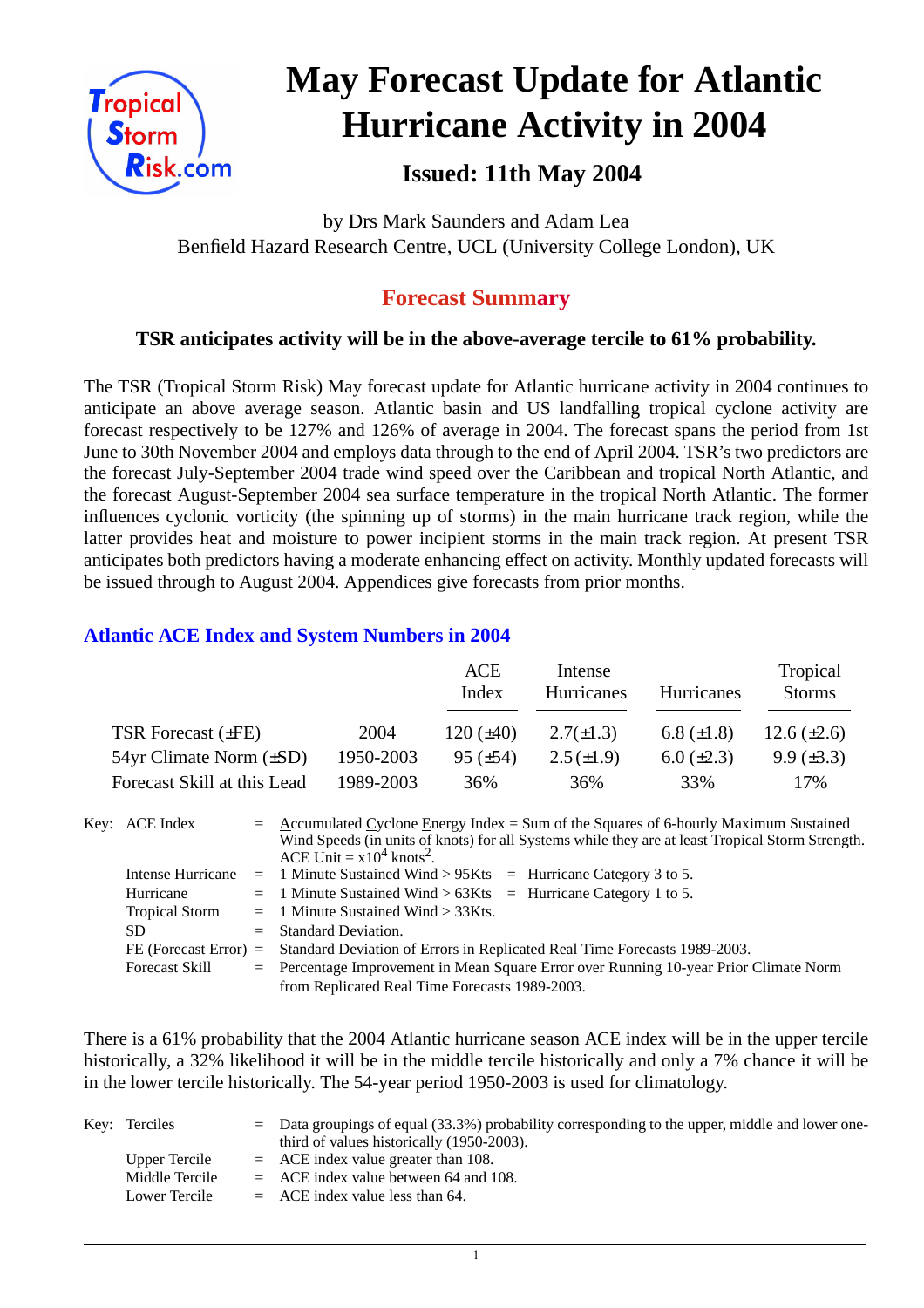#### **ACE Index & Numbers Forming in the MDR, Caribbean Sea and Gulf of Mexico in 2004**

|                                |           | ACE<br>Index   | Intense<br>Hurricanes | Hurricanes      | Tropical<br><b>Storms</b> |
|--------------------------------|-----------|----------------|-----------------------|-----------------|---------------------------|
| TSR Forecast $(\pm FE)$        | 2004      | $103 (\pm 42)$ | $2.7(\pm 1.3)$        | 5.1 $(\pm 2.0)$ | $9.0 \ (\pm 2.8)$         |
| $54yr$ Climate Norm $(\pm SD)$ | 1950-2003 | 73 $(\pm 55)$  | $2.2 (\pm 1.8)$       | 4.1 $(\pm 2.4)$ | 6.8 $(\pm 3.2)$           |
| Forecast Skill at this Lead    | 1989-2003 | 36%            | 35%                   | 40%             | 33%                       |

The Atlantic hurricane Main Development Region (MDR) is the region  $10^{\circ}N$  -  $20^{\circ}N$ ,  $20^{\circ}W$  -  $60^{\circ}W$ between the Cape Verde Islands and the Caribbean Lesser Antilles. A storm is defined as having formed within this region if it reached at least tropical depression status while in the area.

There is a 71% probability that in 2004 the MDR, Caribbean Sea and Gulf of Mexico ACE index will be in the upper tercile historically (defined as an ACE index value >79), a 24% likelihood it will be in the middle tercile historically (defined as an ACE index value between 33 and 79) and only a 5% chance it will be in the lower tercile historically (defined as an ACE index value <33). The 54-year period 1950-2003 is used for climatology.

### **USA Landfalling ACE Index and Numbers in 2004**

|                             |           | ACE<br>Index      | Hurricanes        | Tropical<br><b>Storms</b> |
|-----------------------------|-----------|-------------------|-------------------|---------------------------|
| TSR Forecast $(\pm FE)$     | 2004      | $2.8 (\pm 1.2)$   | $1.7 \ (\pm 0.9)$ | 3.8 $(\pm 1.7)$           |
| Average $(\pm SD)$          | 1950-2003 | $2.2 \ (\pm 2.0)$ | $1.4 \ (\pm 1.2)$ | $3.0 (\pm 1.9)$           |
| Forecast Skill at this Lead | 1989-2003 | 44%               | 34%               | 12%                       |

| Key: ACE Index                  | $=$ Accumulated Cyclone Energy Index $=$ Sum of the Squares of hourly Maximum                                            |
|---------------------------------|--------------------------------------------------------------------------------------------------------------------------|
|                                 | Sustained Wind Speeds (in units of knots) for all Systems while they are at least                                        |
|                                 | Tropical Storm Strength and over the USA Mainland (reduced by a factor of 6).<br>ACE Unit = $x10^4$ knots <sup>2</sup> . |
| <b>Landfall Strike Category</b> | $=$ Maximum 1 Minute Sustained Wind of Storm Coming Within 30km of Land.                                                 |
| USA Mainland                    | $=$ Brownsville (Texas) to Maine.                                                                                        |

USA landfalling intense hurricanes are not forecast since we have no skill at any lead.

There is a 63% probability that in 2004 the USA landfalling ACE index will be in the upper tercile historically (defined as a USA ACE index  $>2.40$ ), a 31% likelihood it will be in the middle tercile historically (defined as a USA ACE index value between 0.90 and 2.40) and only a 6% chance it will be in the lower tercile historically (defined as a USA ACE index value <0.90). The 54-year period 1950-2003 is used for climatology.

#### **Caribbean Lesser Antilles Landfalling Numbers in 2004**

|                                                             |                                                                                                                                                                                                                                                                                                                                                                                              | ACE<br>Index    | Intense<br>Hurricanes | <b>Hurricanes</b> | Tropical<br><b>Storms</b> |
|-------------------------------------------------------------|----------------------------------------------------------------------------------------------------------------------------------------------------------------------------------------------------------------------------------------------------------------------------------------------------------------------------------------------------------------------------------------------|-----------------|-----------------------|-------------------|---------------------------|
| <b>TSR Forecast (±FE)</b>                                   | 2004                                                                                                                                                                                                                                                                                                                                                                                         | 2.1 $(\pm 2.4)$ | $0.3 \ (\pm 0.4)$     | $0.7 (\pm 0.6)$   | $1.6(\pm 1.0)$            |
| 54yr Climate Norm (±SD)                                     | 1950-2003                                                                                                                                                                                                                                                                                                                                                                                    | $1.4 (\pm 2.1)$ | $0.2 \ (\pm 0.5)$     | $0.4~(\pm 0.7)$   | 1.1 $(\pm 1.0)$           |
| Forecast Skill at this Lead                                 | 1989-2003                                                                                                                                                                                                                                                                                                                                                                                    | 15%             | 21%                   | 33%               | 14%                       |
| Key:<br><b>ACE</b> Index<br>Landfall Strike Category<br>$=$ | $=$ Accumulated Cyclone Energy Index = Sum of the Squares of hourly Maximum<br>Sustained Wind Speeds (in units of knots) for all Systems while they are at least<br>Tropical Storm Strength and within the boxed region (10°N-18°N,60°W-63°W)<br>(reduced by a factor of 6). ACE Unit = $x10^4$ knots <sup>2</sup> .<br>Maximum 1 Minute Sustained Wind of Storm Coming Within 30km of Land. |                 |                       |                   |                           |

Lesser Antilles = Island Arc from Anguilla to Trinidad Inclusive.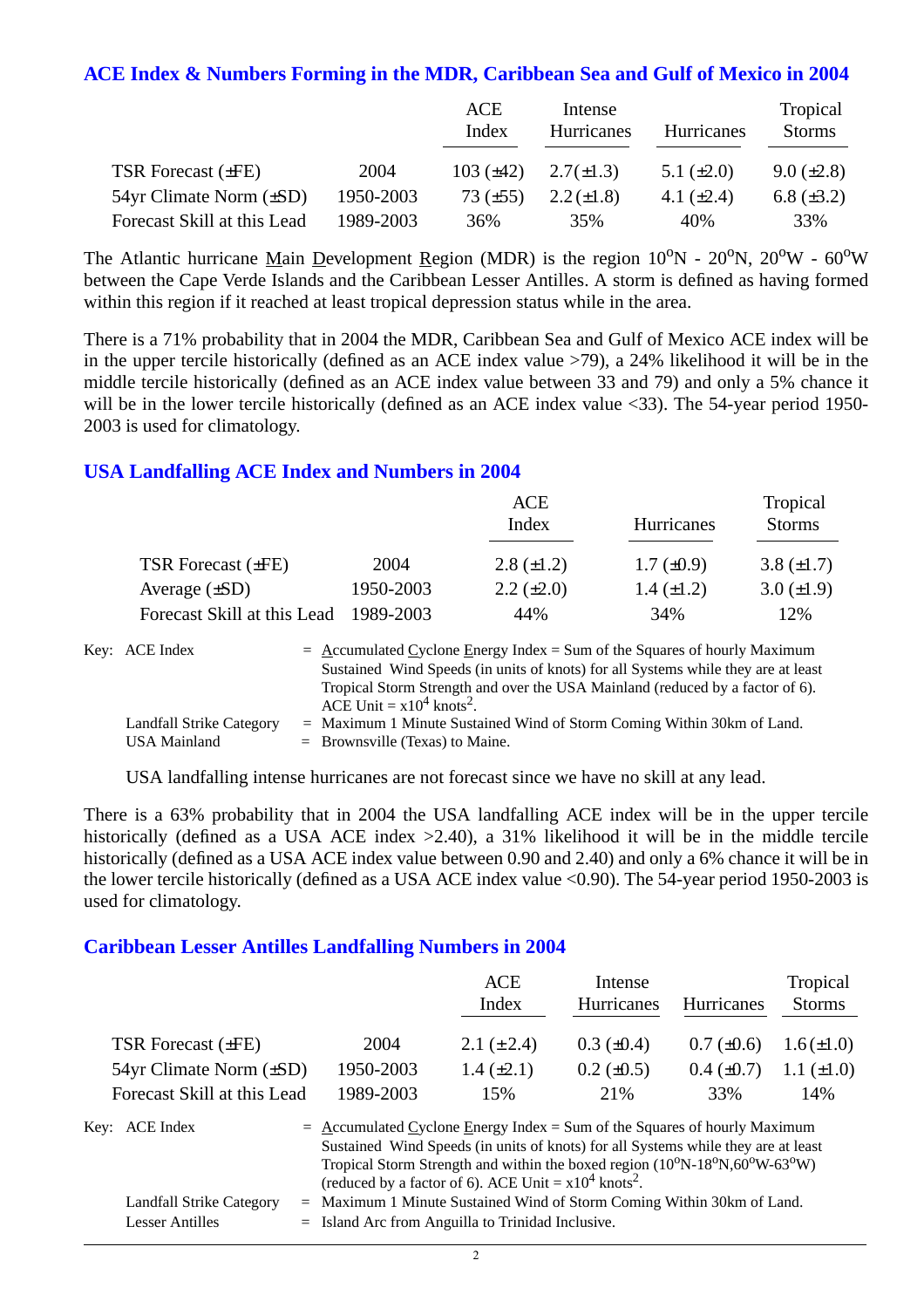## **Key Predictors for 2004**

The key factors behind the TSR forecast for an above-average hurricane season in 2004 are the anticipated moderate enhancing effect of July-September forecast trade winds at 925mb height over the Caribbean Sea and tropical North Atlantic region  $(7.5^{\circ}N - 17.5^{\circ}N, 30^{\circ}W - 100^{\circ}W)$ , and of August-September forecast sea surface temperature for the Atlantic MDR  $(10^{\circ}N - 20^{\circ}N, 20^{\circ}W - 60^{\circ}W)$ . The current forecast anomalies (1974-2003 climatology) for these predictors are  $0.35\pm0.55$  ms<sup>-1</sup> (down from last month's value of  $0.48\pm0.72$  ms<sup>-1</sup>) and  $0.17\pm0.25$ °C (equal to last month's value of  $0.17\pm0.27$ °C) respectively. The corresponding forecast skills for these predictors at this lead are 39% and 28%.

### **Further Information and Next Forecast**

Further information on the TSR forecast methodology, the TSR replicated real-time hindcast skill as a function of lead time, and on TSR in general, may be obtained either from the TSR web site (*http:// tropicalstormrisk.com*) or from the 'Extended Range Forecast for Atlantic Hurricane Activity in 2002' document issued on the 23rd November 2001. The next TSR monthly forecast update for the 2004 Atlantic hurricane season will be issued on the 7th June 2004.

## **Appendix - Predictions from Previous Months**

|                                              | <b>Atlantic ACE Index and System Numbers 2004</b> |                     |                                    |                   |                              |  |  |  |  |
|----------------------------------------------|---------------------------------------------------|---------------------|------------------------------------|-------------------|------------------------------|--|--|--|--|
|                                              |                                                   | <b>ACE</b><br>Index | Named<br>Tropical<br><b>Storms</b> | <b>Hurricanes</b> | Intense<br><b>Hurricanes</b> |  |  |  |  |
| Average Number $(\pm SD)$ (1950-2003)        |                                                   | $95 (\pm 54)$       | $9.9 \ (\pm 3.3)$                  | $6.0 (\pm 2.3)$   | $2.5 \ (\pm 1.9)$            |  |  |  |  |
|                                              | 11 May 2004                                       | $120 (\pm 40)$      | $12.6 (\pm 2.6)$                   | 6.8 $(\pm 1.8)$   | $2.7 \ (\pm 1.3)$            |  |  |  |  |
|                                              | 6 Apr 2004                                        | $128 (\pm 50)$      | 13.1 $(\pm 3.2)$                   | $7.2 (\pm 2.1)$   | $2.9 \ (\pm 1.5)$            |  |  |  |  |
| TSR Forecasts $(\pm FE)$                     | 5 Mar 2004                                        | $122 (\pm 53)$      | 12.8 $(\pm 3.6)$                   | $7.0 (\pm 2.4)$   | $2.8 \ (\pm 1.5)$            |  |  |  |  |
|                                              | 5 Feb 2004                                        | 139 $(\pm 53)$      | $13.7 (\pm 3.5)$                   | 7.6 $(\pm 2.4)$   | 3.1 $(\pm 1.5)$              |  |  |  |  |
|                                              | 6 Jan 2004                                        | 132 $(\pm 59)$      | 13.3 $(\pm 3.9)$                   | 7.2 $(\pm 2.6)$   | $2.9 \ (\pm 1.6)$            |  |  |  |  |
|                                              | 5 Dec 2003                                        | 132 $(\pm 59)$      | $13.0 (\pm 4.0)$                   | 7.2 $(\pm 2.7)$   | $2.9 \ (\pm 1.6)$            |  |  |  |  |
| <b>Gray Forecasts</b>                        | 2 Apr 2004                                        |                     | 14                                 | 8                 | 3                            |  |  |  |  |
|                                              | 5 Dec 2003                                        |                     | 13                                 | 7                 | 3                            |  |  |  |  |
| Meteorological Insti-<br>tute, Cuba Forecast | 2 May 2004                                        |                     | 13                                 | 7                 |                              |  |  |  |  |

#### **1. Atlantic ACE Index and System Numbers**